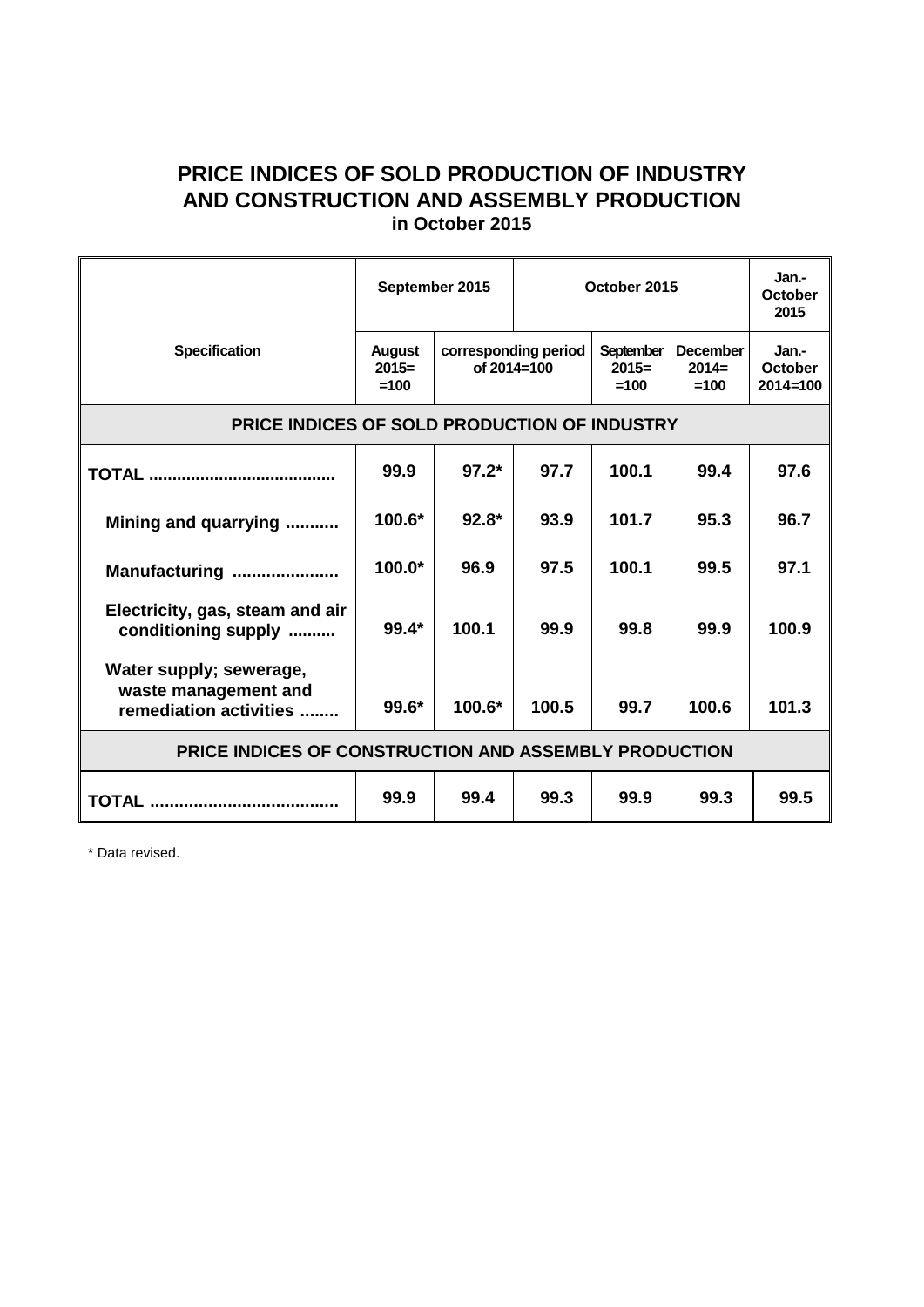According to preliminary data, **the prices of sold production of industry** in October 2015 were of 0.1% higher than in the previous month. The growth was recorded in mining and quarrying by 1.7%. The growth of prices was also recorded in manufacturing by 0.1%, of which the biggest in manufacture of computer, electronic and optical products (by 1.0%). The prices were also higher among other things in manufacture of motor vehicles, trailers and semi-trailers (by 0.8%), of leather and related products (by 0.6%), of paper and paper products (by 0.5%), of food products, of other transport equipment (by 0.3% each), of metal products, of wearing apparel, of printing and reproduction of recorded media (by 0.2% each), of electrical equipment, of furniture, of machinery and equipment as well as of textiles (by 0.1% each). The drop of prices was recorded among other things in manufacture of rubber and plastic products, of other non-metallic mineral products, of beverages (of 0.1% each), of products of wood, cork, straw and wicker, of pharmaceutical products (of 0.3% each), of chemicals and chemical products (of 0.7%) as well as of basic metals (of 1.0%). The biggest drop of prices was recorded in manufacture of coke and refined petroleum products (of 1.3%). The drop of prices was recorded in sections: electricity, gas, steam and air conditioning supply and water supply; sewerage, waste management and remediation activities (of 0.2% and of 0.3%).

In comparison to December of the previous year the prices of sold production of industry were lower of 0.6%. The prices in mining and quarrying were lower of 4.7%. In manufacturing prices were lower of 0.5%, of which - in manufacture of coke and refined petroleum products (of 9.5%). The drop prices was also recorded among other things in manufacture of wearing apparel (of 2.1%), of chemicals and chemical products (of 1.3%), of other non-metallic mineral products (of 1.2%), of beverages (of 1.1%), of metal products (of 0.9%) as well as of products of wood, cork, straw and wicker (of 0.3%). The growth of prices was recorded among other things in manufacture of basic metals, of printing and reproduction of recorded media (by 0.3% each), of food products, of rubber and plastic products, of leather and related products (by 0.4% each), of machinery and equipment (by 0.6%), of textiles (by 0.7%), of pharmaceutical products (by 1.1%), of motor vehicles, trailers and semi-trailers (by 1.2%), of other transport equipment (by 2.4%) as well as of paper and paper products (by 3.6%). The drop of prices was recorded in section electricity, gas, steam and air conditioning supply of 0.1%, but in section water supply; sewerage, waste management and remediation activities prices were higher by 0.6%.

In October 2015 the prices of sold production of industry were of 2.3% lower than a year earlier. The drop of prices was recorded in sections: mining and quarrying (of 6.1%), manufacturing (of 2.5%) and electricity, gas, steam and air conditioning supply (of 0.1%). The prices increased in section water supply; sewerage, waste management and remediation activities (by 0,5%).

It is estimated that the **prices of construction and assembly production** in October 2015 were lower of 0.1% than in the previous month. The drop of prices was recorded in construction of buildings (of 0.2%). However the prices in civil engineering as well as in specialised construction activities reached the level similar to the one recorded in the previous month.

In October 2015 the prices of construction and assembly production were of 0.7% lower than in December of previous year as well as than in October of the previous year.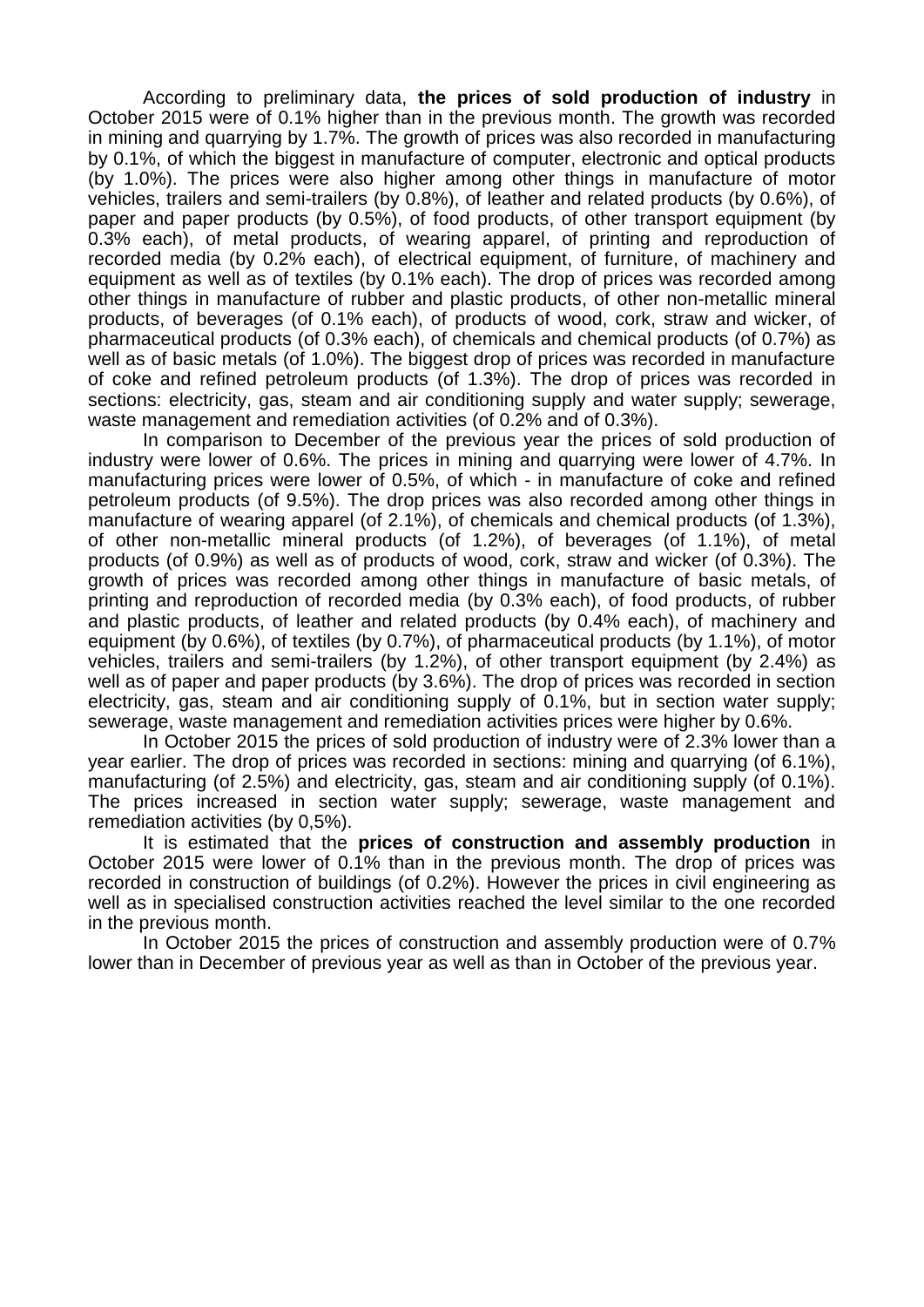